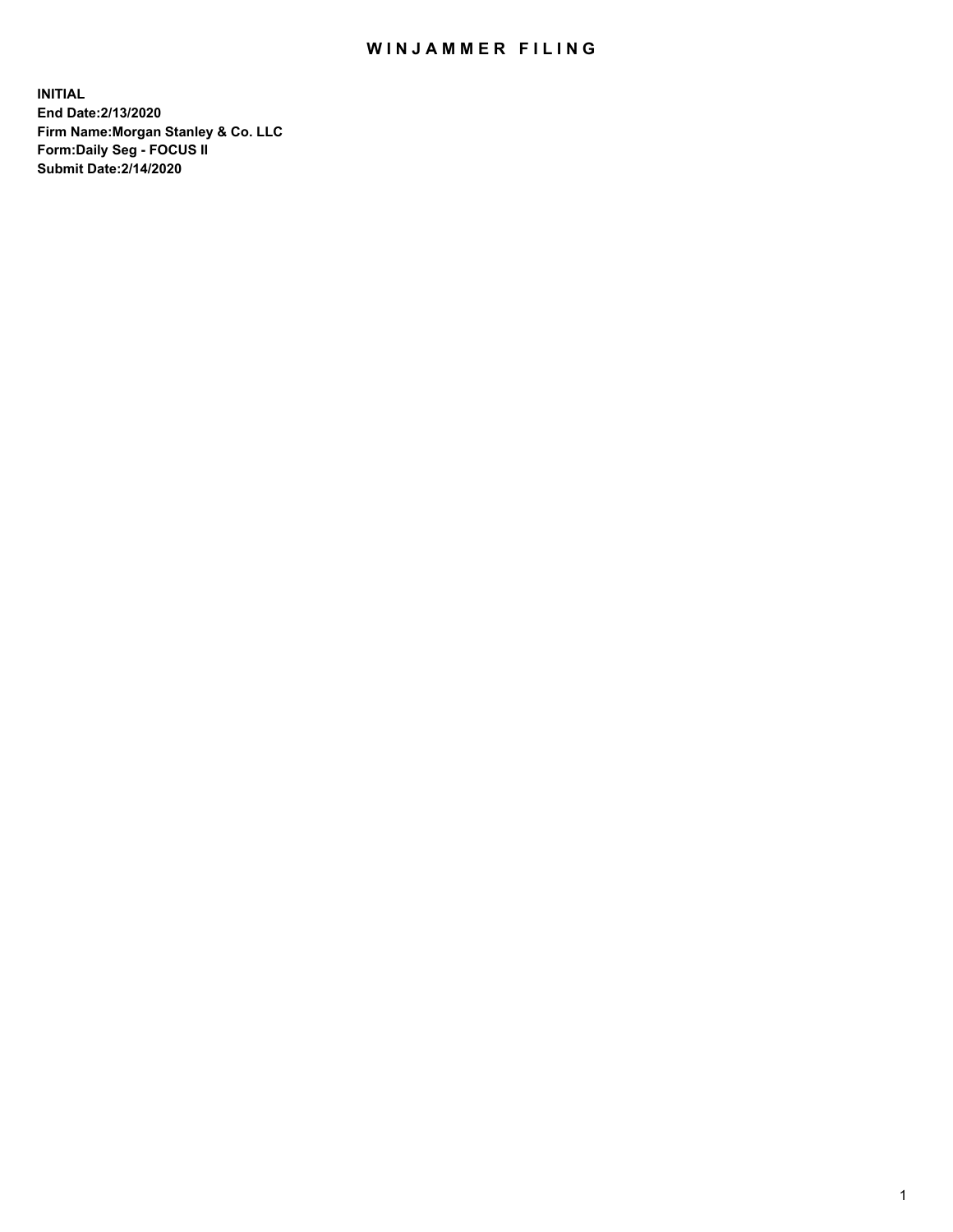**INITIAL End Date:2/13/2020 Firm Name:Morgan Stanley & Co. LLC Form:Daily Seg - FOCUS II Submit Date:2/14/2020 Daily Segregation - Cover Page**

| Name of Company                                                                                                                                                                                                                                                                                                                | Morgan Stanley & Co. LLC                                    |
|--------------------------------------------------------------------------------------------------------------------------------------------------------------------------------------------------------------------------------------------------------------------------------------------------------------------------------|-------------------------------------------------------------|
| <b>Contact Name</b>                                                                                                                                                                                                                                                                                                            | <b>Ikram Shah</b>                                           |
| <b>Contact Phone Number</b>                                                                                                                                                                                                                                                                                                    | 212-276-0963                                                |
| <b>Contact Email Address</b>                                                                                                                                                                                                                                                                                                   | Ikram.shah@morganstanley.com                                |
| FCM's Customer Segregated Funds Residual Interest Target (choose one):<br>a. Minimum dollar amount: ; or<br>b. Minimum percentage of customer segregated funds required:% ; or<br>c. Dollar amount range between: and; or                                                                                                      | 235,000,000<br><u>0</u><br>00                               |
| d. Percentage range of customer segregated funds required between: % and %.                                                                                                                                                                                                                                                    | 00                                                          |
| FCM's Customer Secured Amount Funds Residual Interest Target (choose one):<br>a. Minimum dollar amount: ; or<br>b. Minimum percentage of customer secured funds required:%; or<br>c. Dollar amount range between: and; or<br>d. Percentage range of customer secured funds required between:% and%.                            | 140,000,000<br><u>0</u><br>0 <sub>0</sub><br>0 <sub>0</sub> |
| FCM's Cleared Swaps Customer Collateral Residual Interest Target (choose one):<br>a. Minimum dollar amount: ; or<br>b. Minimum percentage of cleared swaps customer collateral required:% ; or<br>c. Dollar amount range between: and; or<br>d. Percentage range of cleared swaps customer collateral required between:% and%. | 92,000,000<br><u>0</u><br><u>00</u><br>00                   |

Attach supporting documents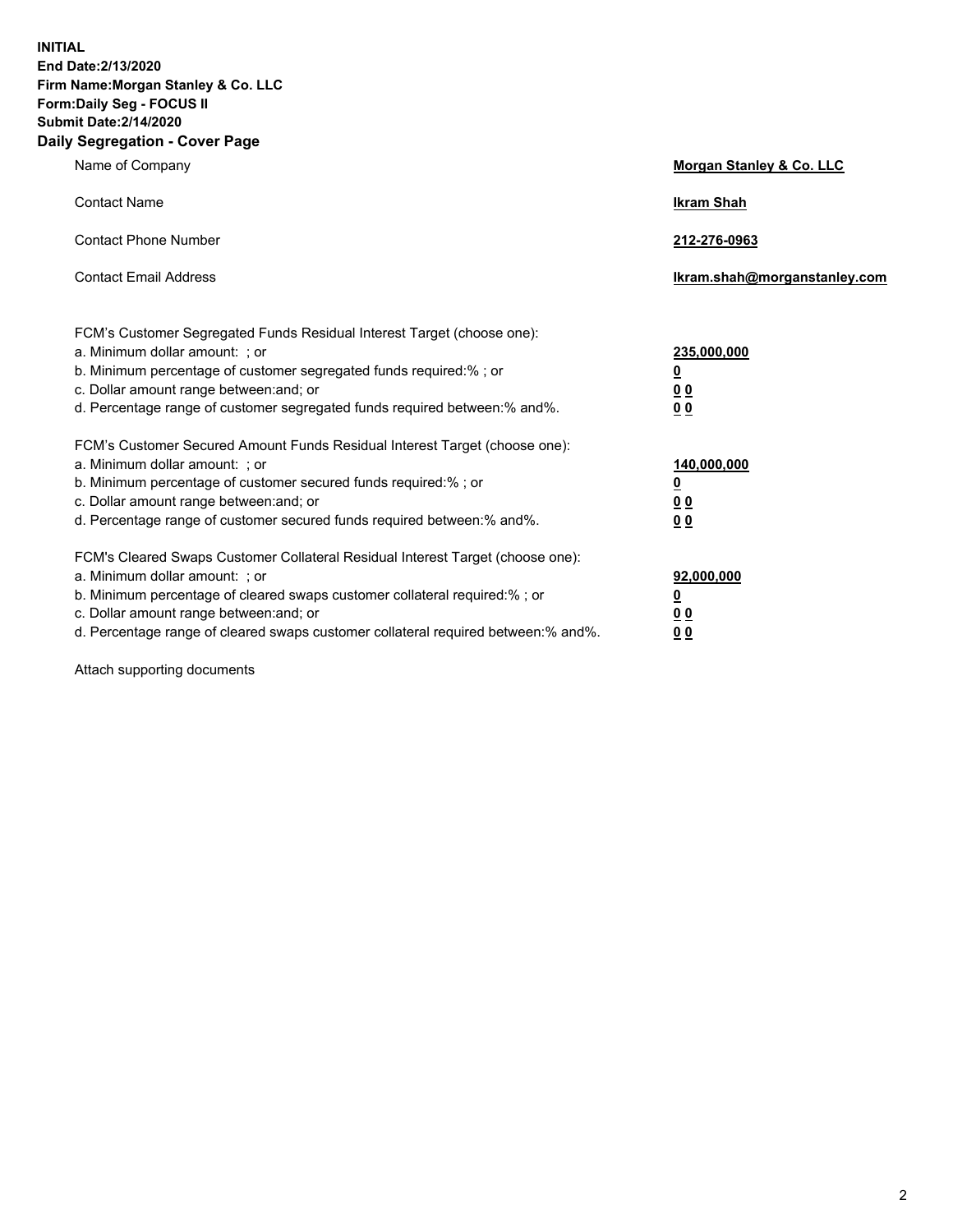## **INITIAL End Date:2/13/2020 Firm Name:Morgan Stanley & Co. LLC Form:Daily Seg - FOCUS II Submit Date:2/14/2020 Daily Segregation - Secured Amounts**

Foreign Futures and Foreign Options Secured Amounts

Amount required to be set aside pursuant to law, rule or regulation of a foreign government or a rule of a self-regulatory organization authorized thereunder 1. Net ledger balance - Foreign Futures and Foreign Option Trading - All Customers A. Cash **3,268,052,891** [7315] B. Securities (at market) **2,203,775,556** [7317] 2. Net unrealized profit (loss) in open futures contracts traded on a foreign board of trade **99,755,887** [7325] 3. Exchange traded options a. Market value of open option contracts purchased on a foreign board of trade **4,819,658** [7335] b. Market value of open contracts granted (sold) on a foreign board of trade **-7,124,331** [7337] 4. Net equity (deficit) (add lines 1. 2. and 3.) **5,569,279,661** [7345] 5. Account liquidating to a deficit and account with a debit balances - gross amount **102,403,821** [7351] Less: amount offset by customer owned securities **-100,973,032** [7352] **1,430,789**

- 6. Amount required to be set aside as the secured amount Net Liquidating Equity Method (add lines 4 and 5)
- 7. Greater of amount required to be set aside pursuant to foreign jurisdiction (above) or line 6.

## FUNDS DEPOSITED IN SEPARATE REGULATION 30.7 ACCOUNTS

- 1. Cash in banks
	- A. Banks located in the United States **367,492,005** [7500]
	- B. Other banks qualified under Regulation 30.7 **662,573,709** [7520] **1,030,065,714**
- 2. Securities
	- A. In safekeeping with banks located in the United States **380,299,871** [7540]
	- B. In safekeeping with other banks qualified under Regulation 30.7 **0** [7560] **380,299,871** [7570]
- 3. Equities with registered futures commission merchants
	-
	- B. Securities **0** [7590]
	- C. Unrealized gain (loss) on open futures contracts **1,212,643** [7600]
	- D. Value of long option contracts **0** [7610]
	- E. Value of short option contracts **0** [7615] **15,167,272** [7620]
- 4. Amounts held by clearing organizations of foreign boards of trade
	- A. Cash **0** [7640]
	- B. Securities **0** [7650]
	- C. Amount due to (from) clearing organization daily variation **0** [7660]
	- D. Value of long option contracts **0** [7670]
	- E. Value of short option contracts **0** [7675] **0** [7680]
- 5. Amounts held by members of foreign boards of trade
	-
	-
	- C. Unrealized gain (loss) on open futures contracts **98,543,244** [7720]
	- D. Value of long option contracts **4,819,658** [7730]
	- E. Value of short option contracts **-7,124,331** [7735] **4,336,482,827**
- 6. Amounts with other depositories designated by a foreign board of trade **0** [7760]
- 7. Segregated funds on hand **0** [7765]
- 8. Total funds in separate section 30.7 accounts **5,762,015,684** [7770]
- 9. Excess (deficiency) Set Aside for Secured Amount (subtract line 7 Secured Statement Page 1 from Line 8)
- 10. Management Target Amount for Excess funds in separate section 30.7 accounts **140,000,000** [7780]
- 11. Excess (deficiency) funds in separate 30.7 accounts over (under) Management Target **51,305,234** [7785]

**0** [7305]

[7354] **5,570,710,450** [7355]

**5,570,710,450** [7360]

[7530]

A. Cash **13,954,629** [7580]

 A. Cash **2,416,768,572** [7700] B. Securities **1,823,475,684** [7710] [7740] **191,305,234** [7380]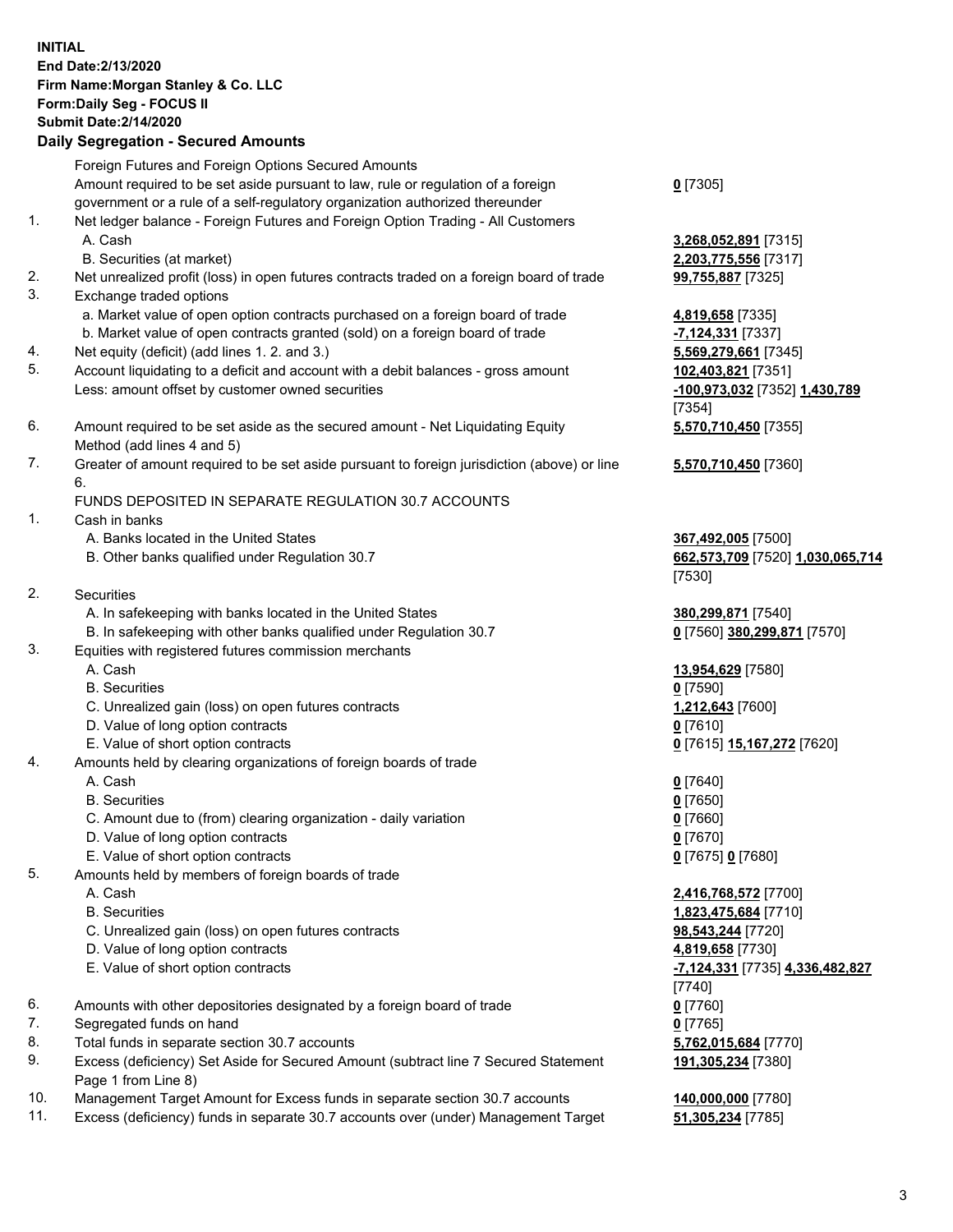**INITIAL End Date:2/13/2020 Firm Name:Morgan Stanley & Co. LLC Form:Daily Seg - FOCUS II Submit Date:2/14/2020 Daily Segregation - Segregation Statement** SEGREGATION REQUIREMENTS(Section 4d(2) of the CEAct) 1. Net ledger balance A. Cash **8,109,303,499** [7010] B. Securities (at market) **5,804,231,418** [7020] 2. Net unrealized profit (loss) in open futures contracts traded on a contract market **2,834,197,362** [7030] 3. Exchange traded options A. Add market value of open option contracts purchased on a contract market **490,476,016** [7032] B. Deduct market value of open option contracts granted (sold) on a contract market **-366,118,359** [7033] 4. Net equity (deficit) (add lines 1, 2 and 3) **16,872,089,936** [7040] 5. Accounts liquidating to a deficit and accounts with debit balances - gross amount **209,275,585** [7045] Less: amount offset by customer securities **-205,199,756** [7047] **4,075,829** [7050] 6. Amount required to be segregated (add lines 4 and 5) **16,876,165,765** [7060] FUNDS IN SEGREGATED ACCOUNTS 7. Deposited in segregated funds bank accounts A. Cash **3,368,062,884** [7070] B. Securities representing investments of customers' funds (at market) **0** [7080] C. Securities held for particular customers or option customers in lieu of cash (at market) **956,953,695** [7090] 8. Margins on deposit with derivatives clearing organizations of contract markets A. Cash **7,905,571,235** [7100] B. Securities representing investments of customers' funds (at market) **0** [7110] C. Securities held for particular customers or option customers in lieu of cash (at market) **4,847,277,723** [7120] 9. Net settlement from (to) derivatives clearing organizations of contract markets **-46,692,750** [7130] 10. Exchange traded options A. Value of open long option contracts **490,476,016** [7132] B. Value of open short option contracts **-366,118,359** [7133] 11. Net equities with other FCMs A. Net liquidating equity **8,409,595** [7140] B. Securities representing investments of customers' funds (at market) **0** [7160] C. Securities held for particular customers or option customers in lieu of cash (at market) **0** [7170] 12. Segregated funds on hand **0** [7150] 13. Total amount in segregation (add lines 7 through 12) **17,163,940,039** [7180] 14. Excess (deficiency) funds in segregation (subtract line 6 from line 13) **287,774,274** [7190]

- 15. Management Target Amount for Excess funds in segregation **235,000,000** [7194]
- 16. Excess (deficiency) funds in segregation over (under) Management Target Amount Excess

**52,774,274** [7198]